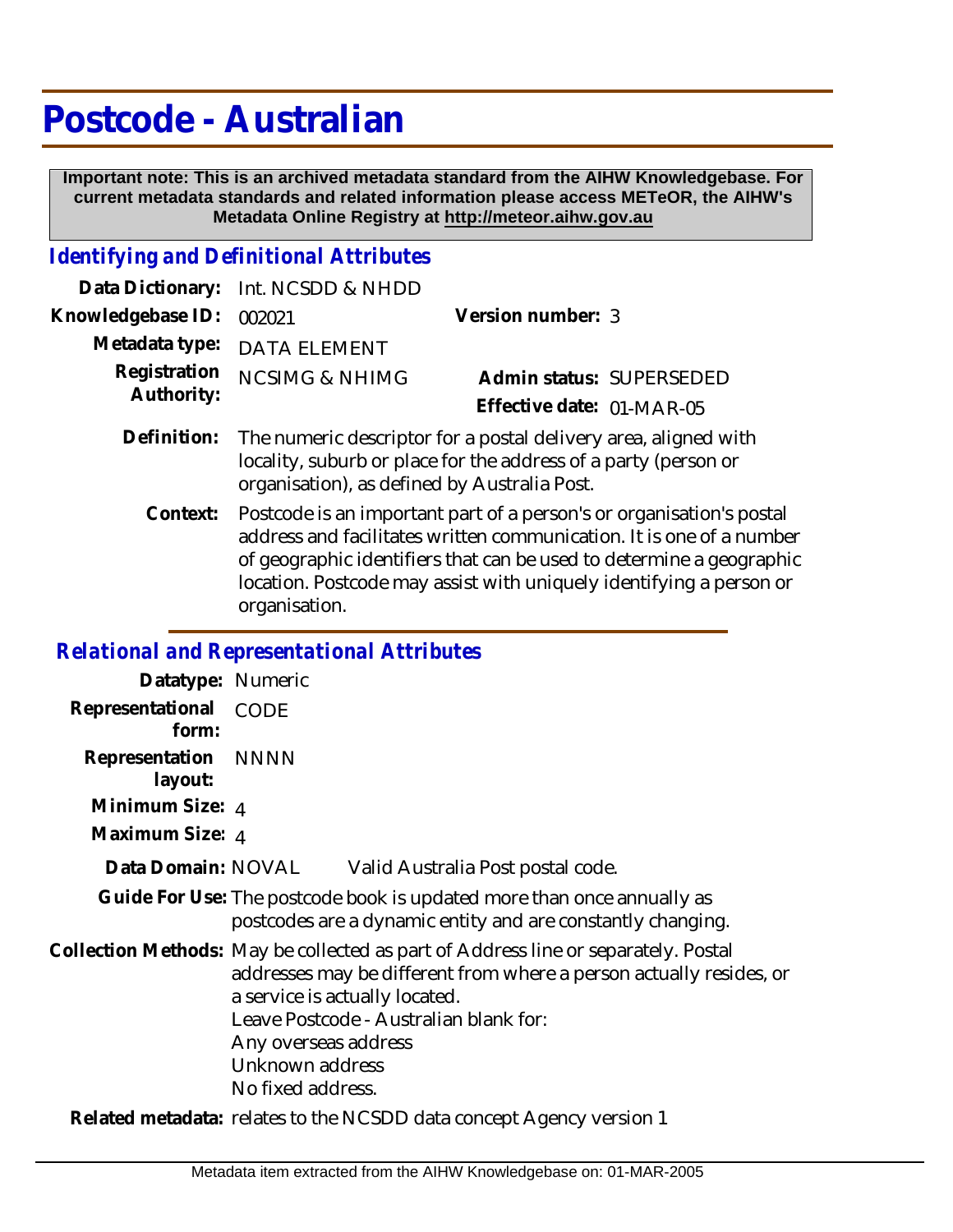supersedes the NCSDD data element Postcode version 2 supersedes the NHDD data element Australian postcode version 1 relates to the NCSDD data concept Geographic indicator version 2 relates to the NCSDD data concept Address version 1

#### *Administrative Attributes*

|  | Source Document: Standards Australia 2002. Australian Standard AS5017 - 2002                                                                                                                                                                                                                                                     |  |
|--|----------------------------------------------------------------------------------------------------------------------------------------------------------------------------------------------------------------------------------------------------------------------------------------------------------------------------------|--|
|  | Health Care Client Identification. Sydney: Standards Australia.                                                                                                                                                                                                                                                                  |  |
|  | Australia Post Postcode book. Reference through:                                                                                                                                                                                                                                                                                 |  |
|  | <http: postcodes="" www1.auspost.com.au=""></http:>                                                                                                                                                                                                                                                                              |  |
|  | $\Gamma$ and $\Gamma$ and $\Gamma$ and $\Gamma$ and $\Gamma$ and $\Gamma$ and $\Gamma$ and $\Gamma$ and $\Gamma$ and $\Gamma$ and $\Gamma$ and $\Gamma$ and $\Gamma$ and $\Gamma$ and $\Gamma$ and $\Gamma$ and $\Gamma$ and $\Gamma$ and $\Gamma$ and $\Gamma$ and $\Gamma$ and $\Gamma$ and $\Gamma$ and $\Gamma$ and $\Gamma$ |  |

Source Organisation: Standards Australia. National Health Data Committee. National Community Services Data Committee.

> Comments: This metadata item is common to both the National Community Services Data Dictionary and the National Health Data Dictionary. Postcode-Australian may be used in the analysis of data on a geographical basis, which involves a conversion from postcodes to the ABS postal areas. This conversion results in some inaccuracy of information. However, in some data sets postcode is the only geographic identifier, therefore the use of other more accurate indicators (e.g. Statistical Local Area) is not always possible. When dealing with aggregate data, postal areas, converted from postcodes, can be mapped to ASGC codes using an ABS concordance, for example to determine SLAs. It should be noted that such concordances should not be used to determine the SLA of any individual's postcode. Where individual street addresses are available, these can be mapped to ASGC codes (eg SLAs) using the ABS National Localities Index (NLI). Refer to ABS Catalogue No. 1252.0 for full details of the NLI.

> > NHDD specific:

DSS Cardiovascular disease (clinical):

Postcode-Australian can also be used in association with the Australian Bureau of Statistics Socio-Economic Indexes for Areas (SEIFA) index (Australian Bureau of Statistics Socio-Economic Indexes for Areas (SEIFA), Australia - CD-ROM Latest Issue: Aug 1996 was released on 30/10/1998) to derive socio-economic disadvantage, which is associated with cardiovascular risk. People from lower socio-economic groups are more likely to die from cardiovascular disease than those from higher socio-economic groups. In 1997, people aged 25 - 64 living in the most disadvantaged group of the population died from cardiovascular disease at around twice the rate of those living in the least